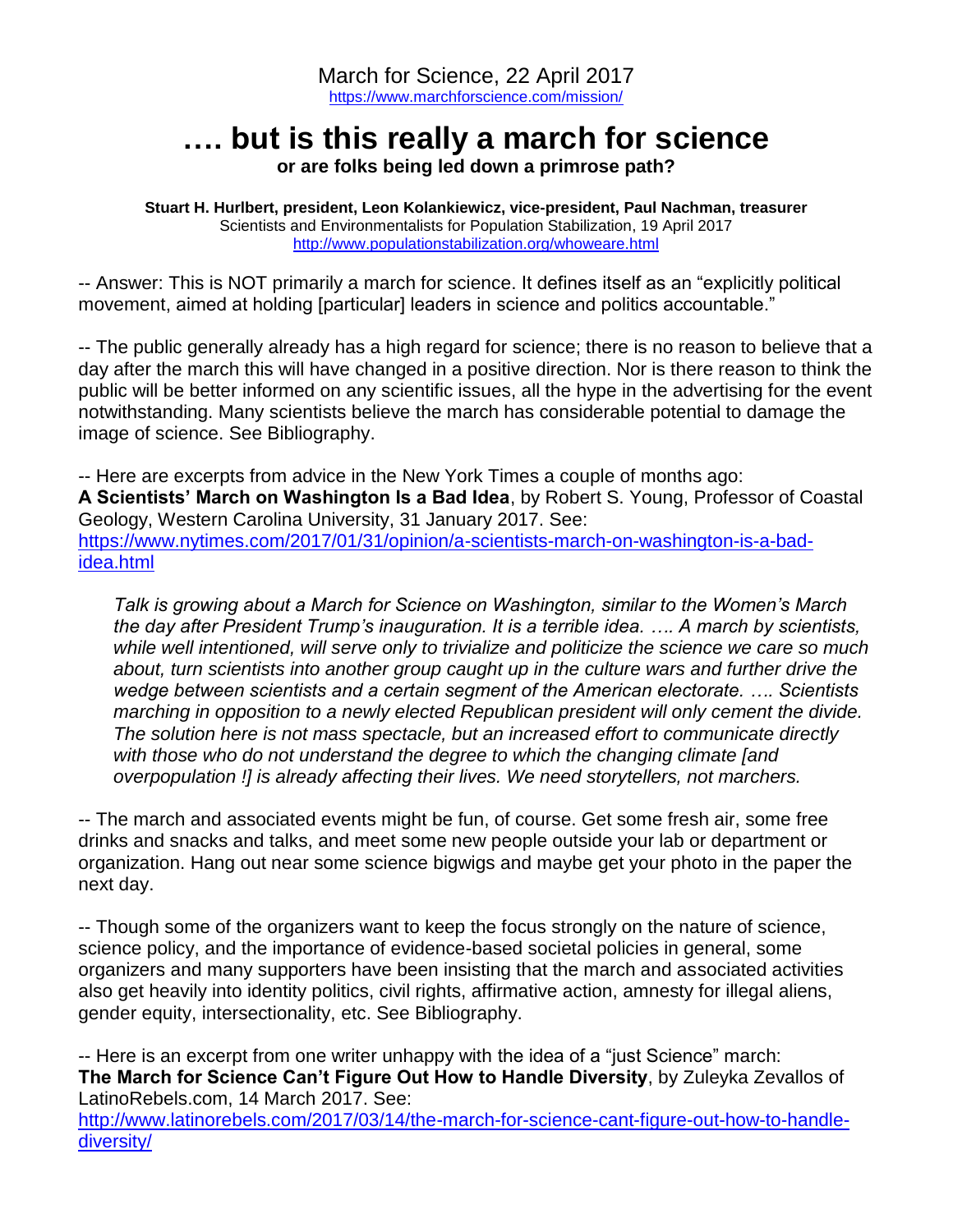*The MfS organizers go to great pains to separate science from politics, and science from scientists, as if practice and policies are independent from practitioners. For example cochair and biology postdoctoral fellow Dr Jonathan Berman [says:](https://www.nytimes.com/2017/02/01/science/march-for-science-washington-date.html?_r=0) "Yes, this is a protest, but it's not a political protest." Another co-chair, science writer Dr Caroline Weinberg, recently [told The Chronicle:](http://www.chronicle.com/article/March-for-Science-/239160) "This isn't about scientists. It's about science." These sentiments strangely echo other [highly publicized opposition to the march,](https://www.nytimes.com/2017/01/31/opinion/a-scientists-march-on-washington-is-a-bad-idea.html) and are being [replicated in](https://twitter.com/seelix/status/827712672619708421)  [some of the local marches.](https://twitter.com/seelix/status/827712672619708421) The idea that a protest can be "not political" and that science can be separated from scientists are both political ideas. These notions privilege the status quo in science, by centring the politics, identities and values of White scientists, especially White cisgender, able-bodied men, who are less affected by changes to the aforementioned social policies.*

-- The march thus will be highly partisan and ideological, even though the organizers, via guidelines on the march website, are trying to prevent any overt expression of that fact during the march and associated talks lest it negatively impact funding of science by Congress.

-- It is also a march in support of the political and economic interests of universities, corporations and the AAAS. Nothing wrong with looking out for #1 as long as we don't get too hypocritical about it or tell lies.

-- The march has become in part a well-disguised gladiatorial contest between AAAS CEO Rush Holt and President Trump. AAAS came officially on board early, following its February annual meeting in Boston. There is an official Memorandum of Understanding between AAAS and the original meeting organizers, but AAAS will not make that document public. AAAS is heavily involved now with logistics of the Washington march and the substance of associated activities.

-- There are plenty of grounds to criticize Trump for some of his positions and actions relating to science funding, environmental protection, and family planning. But a major and little reported source of antipathy between Holt and Trump is their radically different positions on immigration.

-- During his 16 years as a congressman, Holt consistently voted to increase already high immigration levels and a high rate of U.S. population growth, a *de facto* anti-environment voting record worse than that of most of the other 535 members of Congress. See: <https://www.numbersusa.com/content/my/congress/546/gradescoresheet>

-- Since he became AAAS CEO Holt has continued to implement AAAS's long-standing policy that substantive information on or discussion of U.S. population policies and their social, environmental and economic consequences will not be presented in any AAAS venue, not *Science* magazine, not the programs or exhibition halls of AAAS meetings, not AAAS newsletters or news alerts. See, most recently and for starters: <http://www.capsweb.org/blog/aaas-wields-censors-hammer-us-population-issues>

-- ScienceDebate.org is another supposedly grassroots, open, democratic operation. Holt is a member of its Advisory Committee. In 2016 it solicited the scientific community and others for questions that they wanted presidential candidates to address in the debates. Anyone could submit questions and all persons could vote on questions submitted. A large number (13) of questions on "population" were submitted and they collectively garnered a very large number (367) of votes. Holt was the key person from AAAS who participated in selection and refining of the final set of 20 questions submitted to the candidates. With the world at 7.5 billion and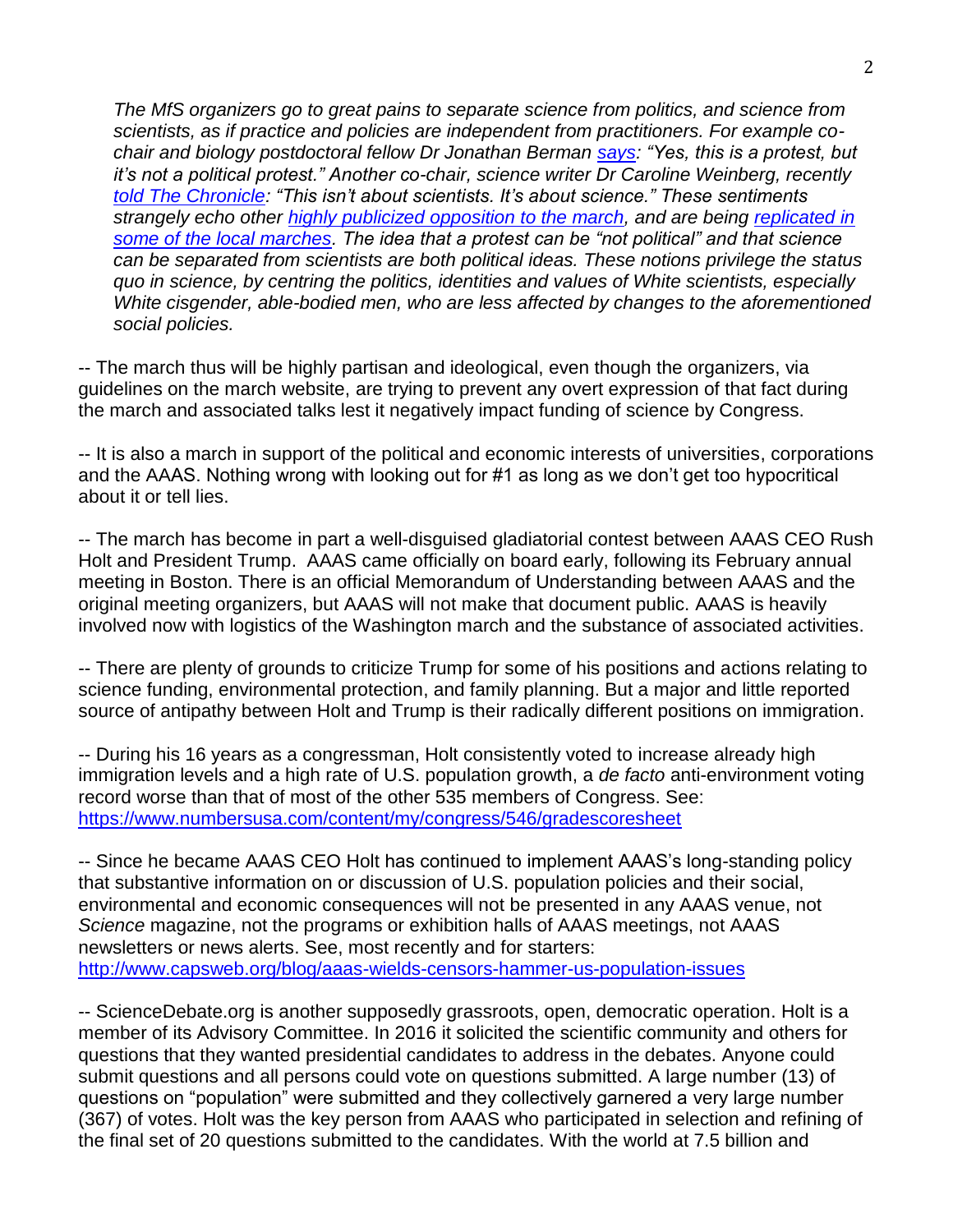growing, these included not a single question on population policies or issues. There was a question in the final set, however, on a topic of apparent limited interest (3 questions, 49 votes) to the scientific community, the hiring of foreign scientists and engineers. When asked to explain this "disconnect", Shawn Otto, the head of ScienceDebate.org, chose not to do so. The heavy hand of Holt and his acolytes at work or just a coincidence? See:

[http://questions.sciencedebate.org/forums/283644-2016-presidential-science-tech-health-and](http://questions.sciencedebate.org/forums/283644-2016-presidential-science-tech-health-and-envir/category/94541-population)[envir/category/94541-population](http://questions.sciencedebate.org/forums/283644-2016-presidential-science-tech-health-and-envir/category/94541-population)

-- ScienceDebate.org is now the fiscal sponsor for the March for Science. That is, persons who wish to make donations to the March for Science can get a tax deduction only if the donation is made via ScienceDebate.org. What other role ScienceDebate.org is playing in the march is not public information. So far as can be discerned at the moment, science-based evaluation of U.S. family planning and immigration policies and their environmental implications will once again be off the agenda.

-- Trump, on the other hand, made reducing both illegal and legal immigration and "temporary" guest-worker visas key issues in his campaign. And then Trump won, to the horror of Holt, his corporate allies, and their unwitting shock troops on the left.

-- You would never know it from reading *Science* or any other mainstream scientific or environmental magazine or any major newspaper, but Trump's supposedly "far right" immigration proposals to halt illegal immigration and reduce legal immigration are 100 percent consistent with the recommendations of:

- -- the 1972 Rockefeller Commission on Population and the American Future
- -- the 1995 Jordan Commission on Immigration Reform
- -- the 1996 Clinton Council on Sustainable Development

-- None of those commissions was dominated by Republicans, let alone folks from the "far right."

-- No organization or individuals have been more effective in preventing scientists and the public from knowing about, or Congress from implementing, those recommendations than has AAAS, its CEO and its Board of Directors. Holt is just the most recent opponent in that organization, of diverse opinion and transparency.

-- Scientists who don't already know all this should consider staying home and reading instead of unproductively pounding the pavement. Key reading assignments: Trump's two key executive orders of January 25 and 27, 2017, and U.S. Senate Bill 354, introduced on February 13, 2017. See:

<https://www.whitehouse.gov/briefing-room/presidential-actions/executive-orders> , AND <https://www.congress.gov/bill/115th-congress/senate-bill/354/text>

-- Together these orders and legislation, if implemented, would greatly slow the rate of U.S. population growth and rate of U.S. environmental degradation. As such, they would be the most pro-environment governmental actions since the Nixon administration gave us the Endangered Species Act and the Environmental Protection Agency in the 1970s. They are, however, being strongly opposed by the Democratic Party, the business wing of the Republican Party, all the sustainability-lite environmental organizations, and, now mostly behind-the-scenes, AAAS, ScienceDebate.org, and the March for Science.